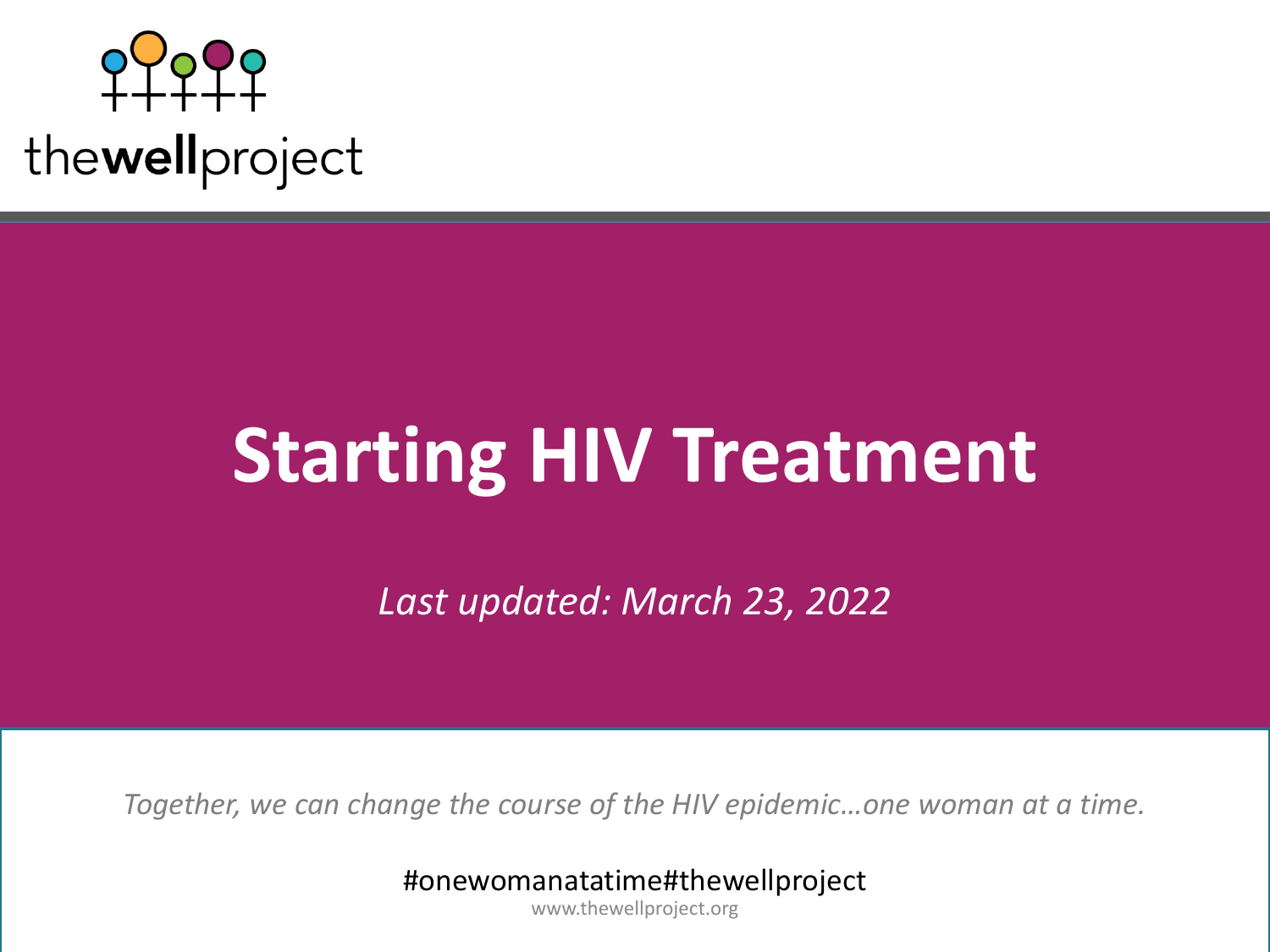



When you and your health care provider decide time is right for you to start treatment …

*… there are ways to set yourself up for success*

www.thewellproject.org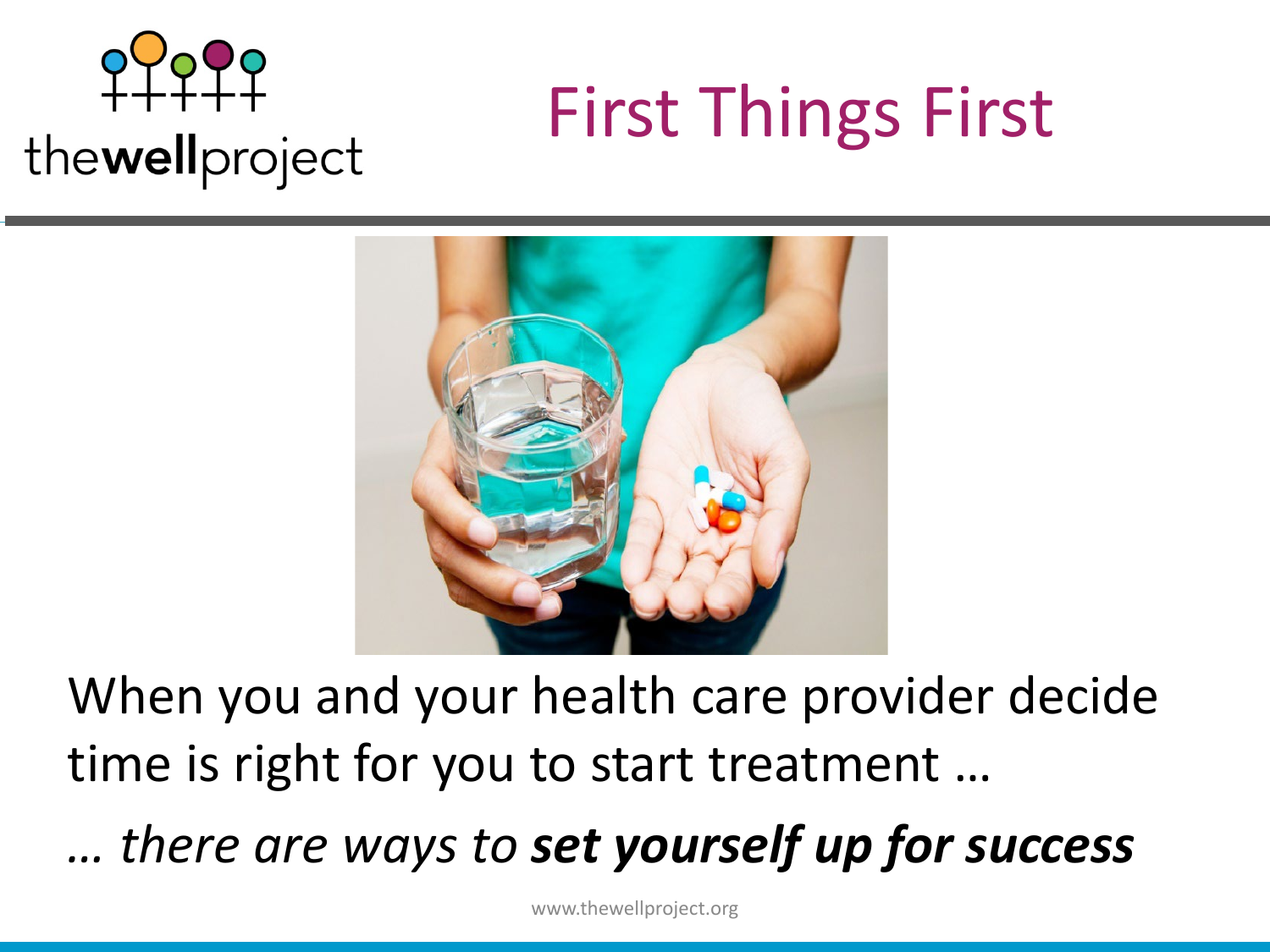

### *Positive Thinking*

- May be helpful to focus on how:
	- Starting treatment is the right decision for your health
	- HIV drugs will help you fight the virus
	- You can take your medications the right way
- Finding support for your commitment:
	- You don't need to go it alone in sticking to your **treatment regimen**
	- Providers, nurses, social workers, therapists, case managers, support group, online community, family, friends can help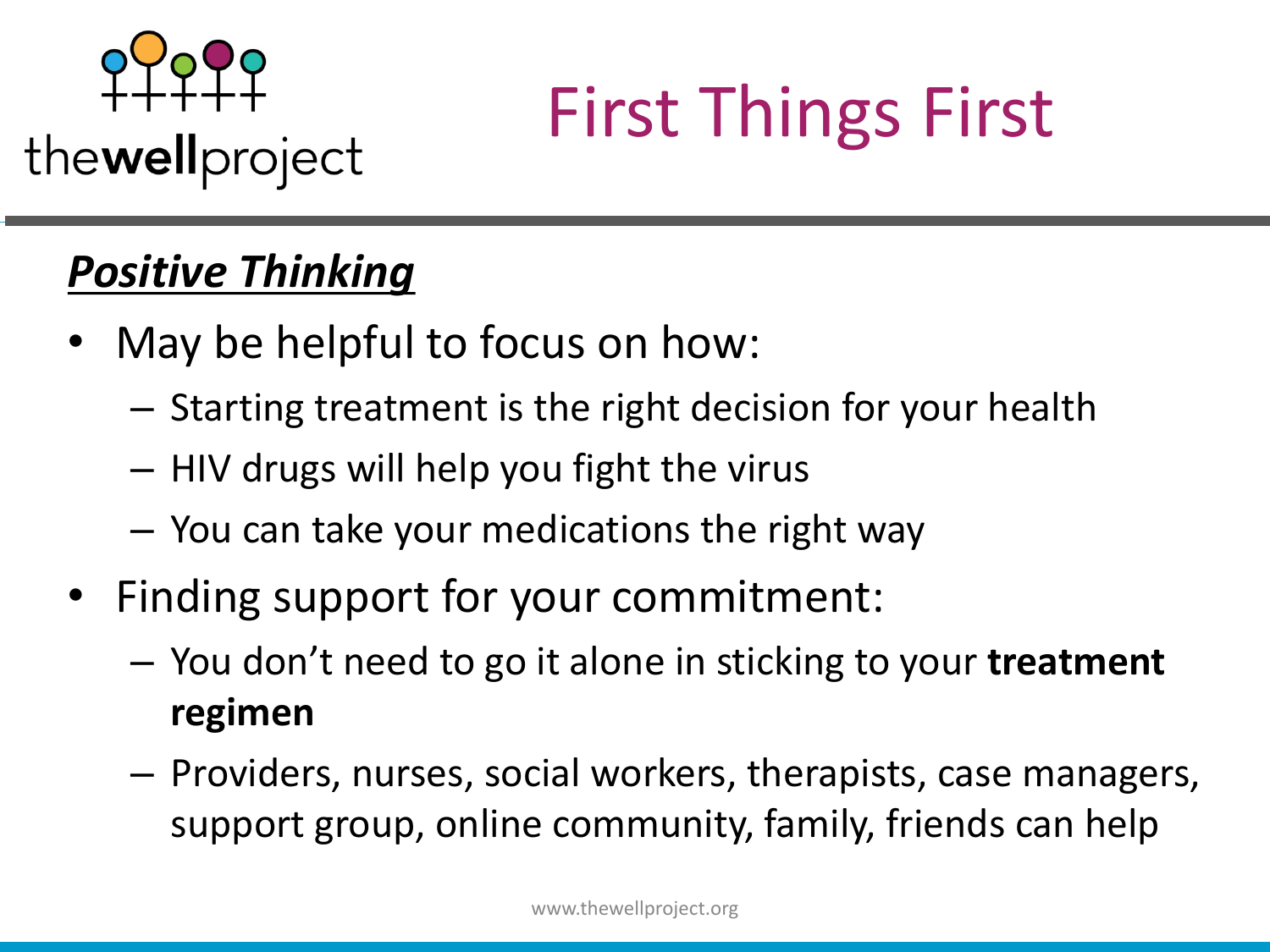

### **Life Issues**

- Can be tough to stick with a treatment regimen if you need to work on other issues in your life
- Talk with your provider and get support if you:
	- Feel down a lot of the time and don't enjoy things that you once did – you may be depressed
	- Feel stigmatized or fear stigma
	- Have issues with substance use
	- Are not feeling safe in your home, or are experiencing violence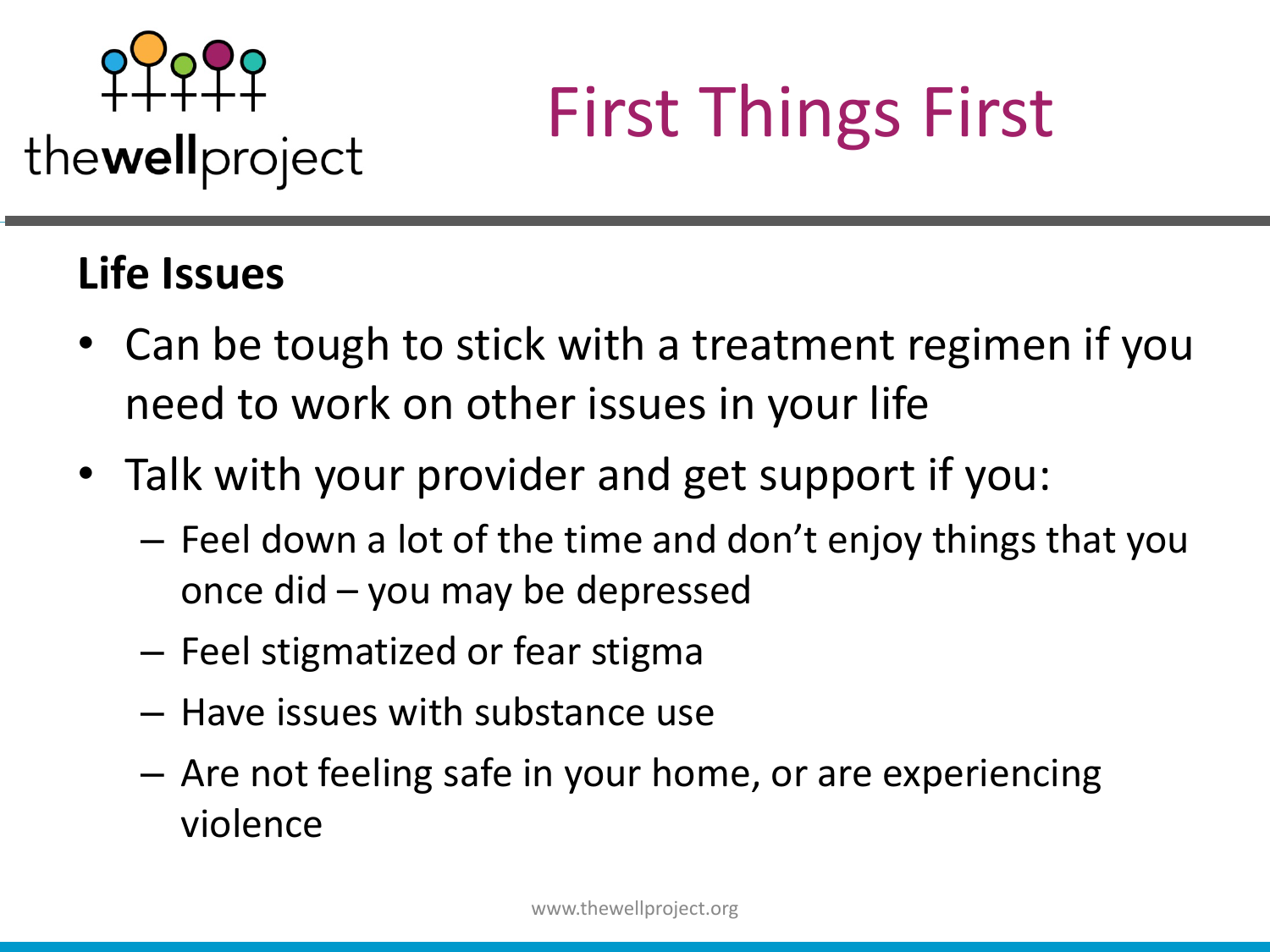

### Important

*If you are feeling threatened right now, call 911 or the National Domestic Violence hotline in the US at 800-799- SAFE [1-800-799-7233; or 1-800-787-3224 (TTY)]. You can also search for a safe space online at Domestic Shelters.* 

Domestic Shelters: [www.domesticshelters.org](http://www.domesticshelters.org/)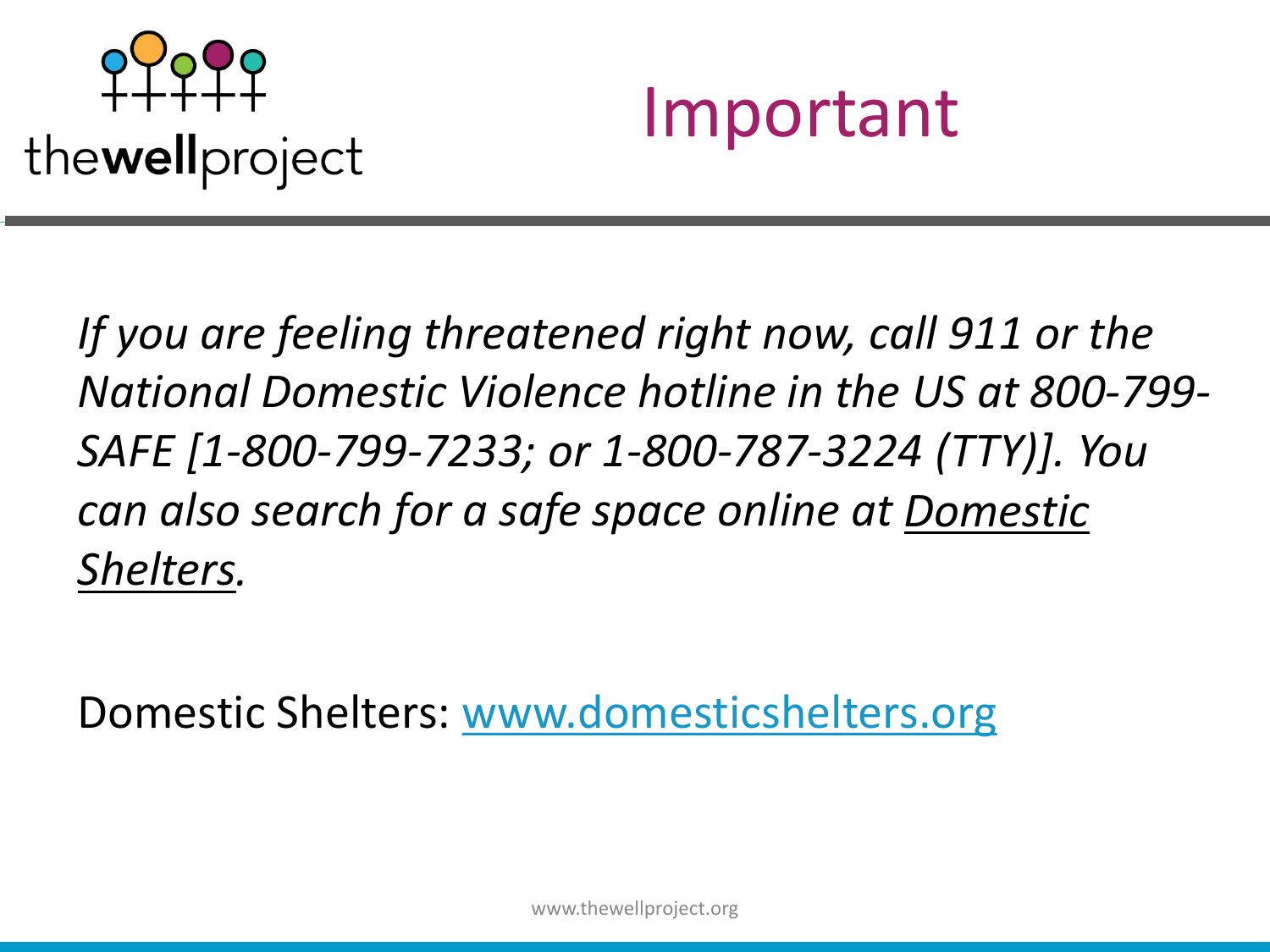

#### **Health Issues –** talk to your health care provider about:

- Other health problems
- Other drugs you take, including over-the-counter medications, vitamins, street drugs
- Alternative or complementary therapies (herbals) you use
- If you are in any recovery programs

### **Family planning**

- HIV drugs can interfere with some birth control methods
- Women who are pregnant or plan to become pregnant may want to avoid certain HIV drugs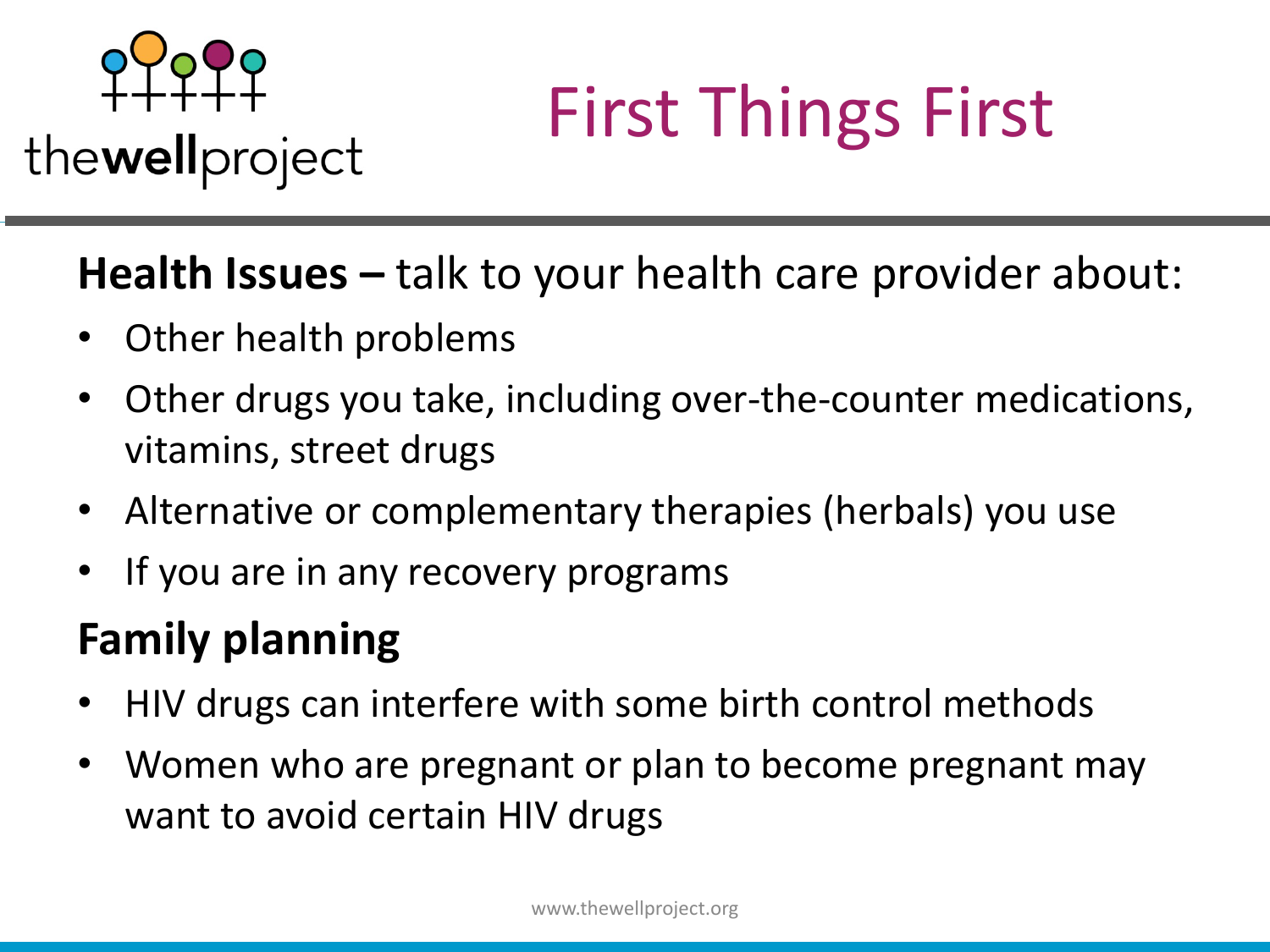

### thewellproject

# Choosing an HIV Drug Regimen

- Classes of drugs approved for HIV treatment:
	- Nucleoside and nucleotide reverse transcriptase inhibitors (NRTIs)
	- Non-nucleoside reverse transcriptase inhibitors (NNRTIs)
	- Integrase inhibitors
	- Protease inhibitors (PIs)
	- Entry and fusion inhibitors
	- Attachment inhibitor
	- Post-attachment inhibitor
	- Combination pills
	- Boosting agents
- Some pills include several drugs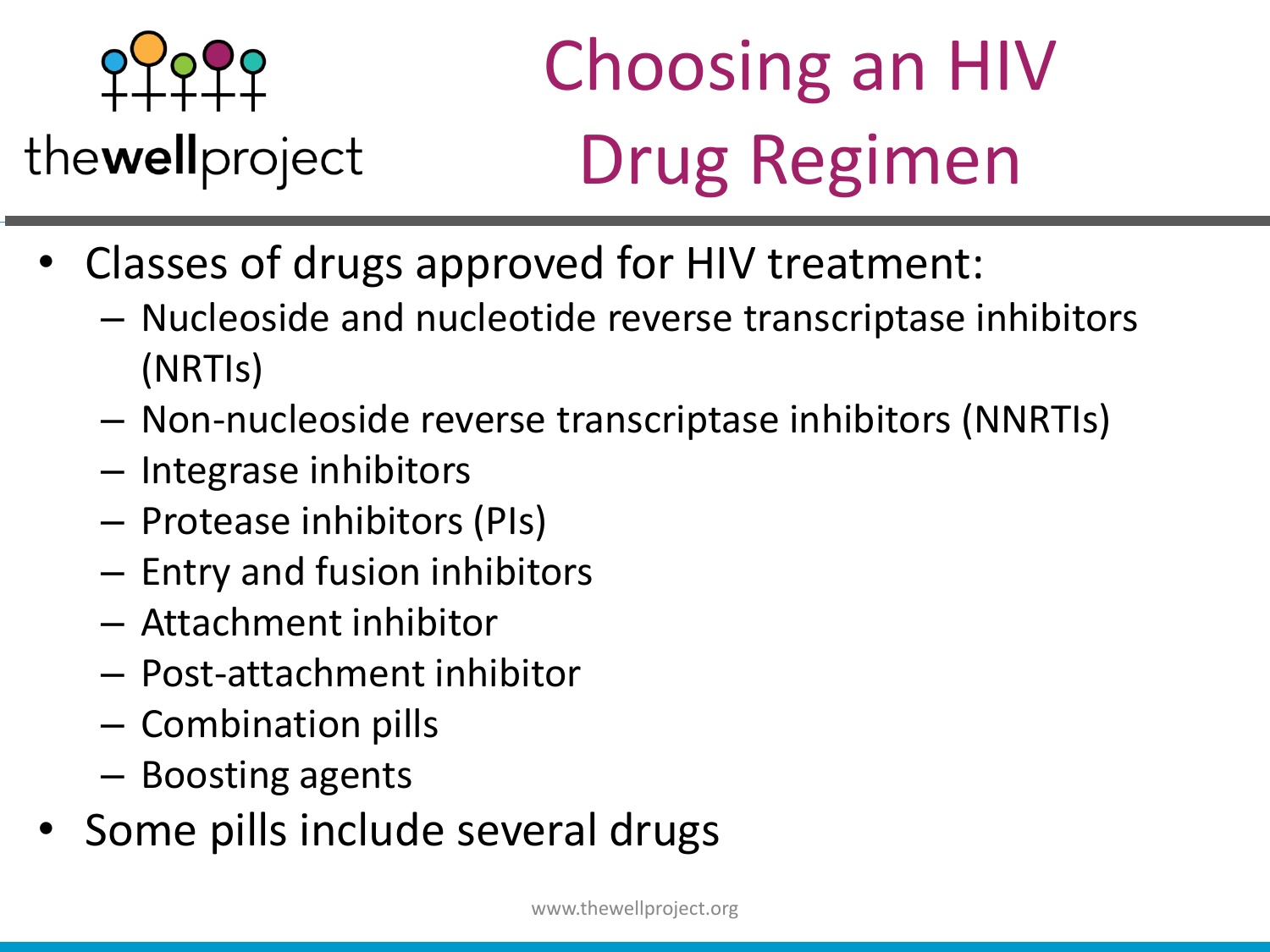



- When HIV makes copies of itself (reproduces), it can **mutate**
- Some mutations prevent certain HIV drugs from working, causing HIV to become **resistant** to a particular HIV drug
- If resistance occurs, your viral load can increase quickly and you may have to switch drug regimens
- Your provider should do a resistance test to find out if you have drug-resistant HIV before you start HIV treatment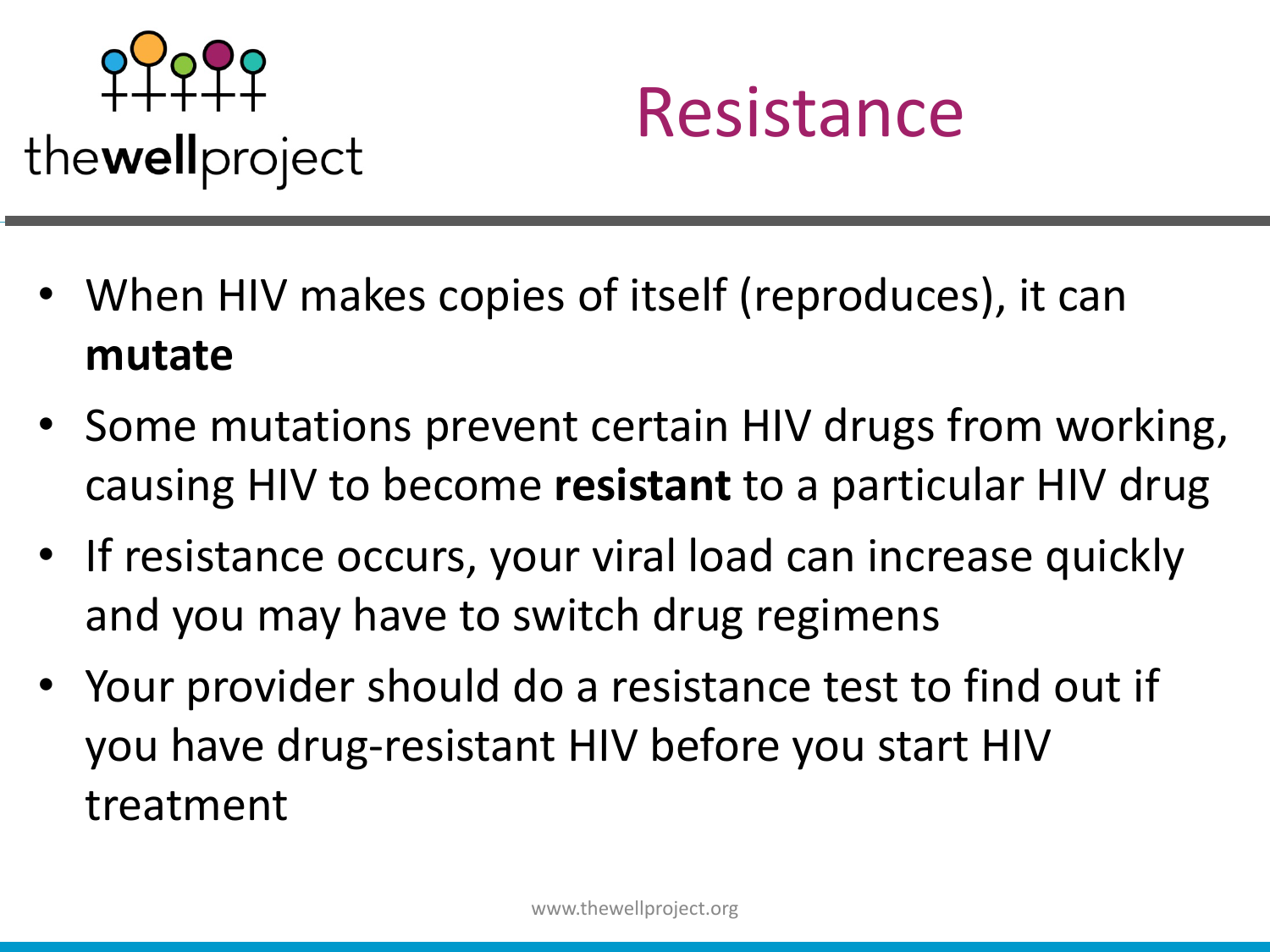



One strategy in HIV treatment is to **think ahead**

- Drugs may stop working because of resistance and cross-resistance
- When choosing your regimen, think about which drugs could be used in the future if first HIV drug regimen stops working
- This process is called **sequencing your treatment**
	- Ensures that you will have other treatment options available if resistance develops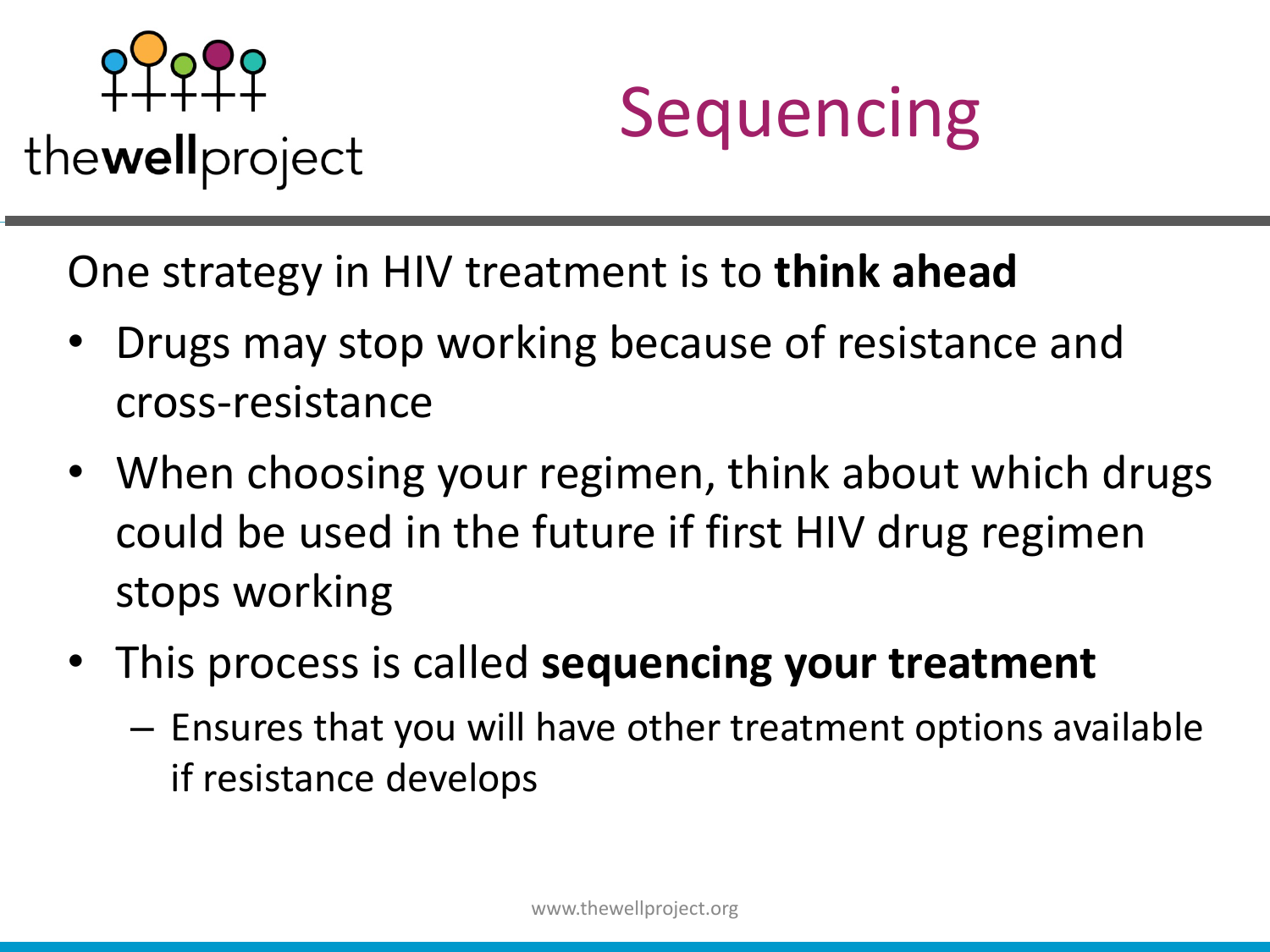



### *The best way to prevent resistance is with good adherence!*

- Adherence means taking your HIV drugs exactly as directed
	- Gives drugs the best chance of working well to block HIV reproduction
	- The less HIV can reproduce, the less likely it will develop mutations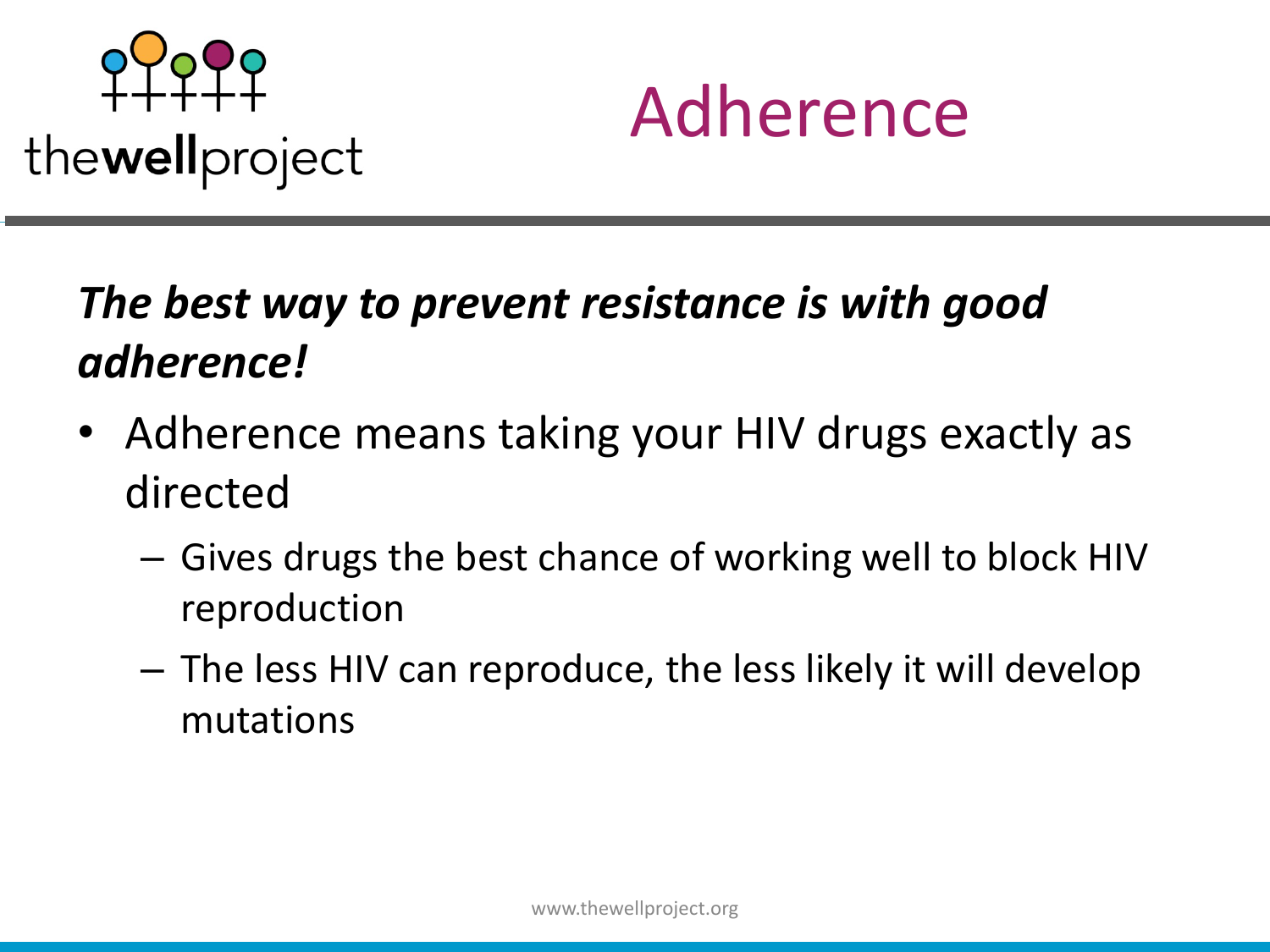

### Dosing Schedule

- Questions to ask health care provider:
	- How many pills in a dose? How many drugs in a pill?
	- How many times a day should each dose be taken?
	- Any food requirements?
	- Any drugs/supplements that may interfere with this drug?
- Create a plan:
	- If once-daily regimen, pick an activity to remind you to take HIV drugs like having a cup of coffee in the morning
- If you miss a day, don't take double dose the next day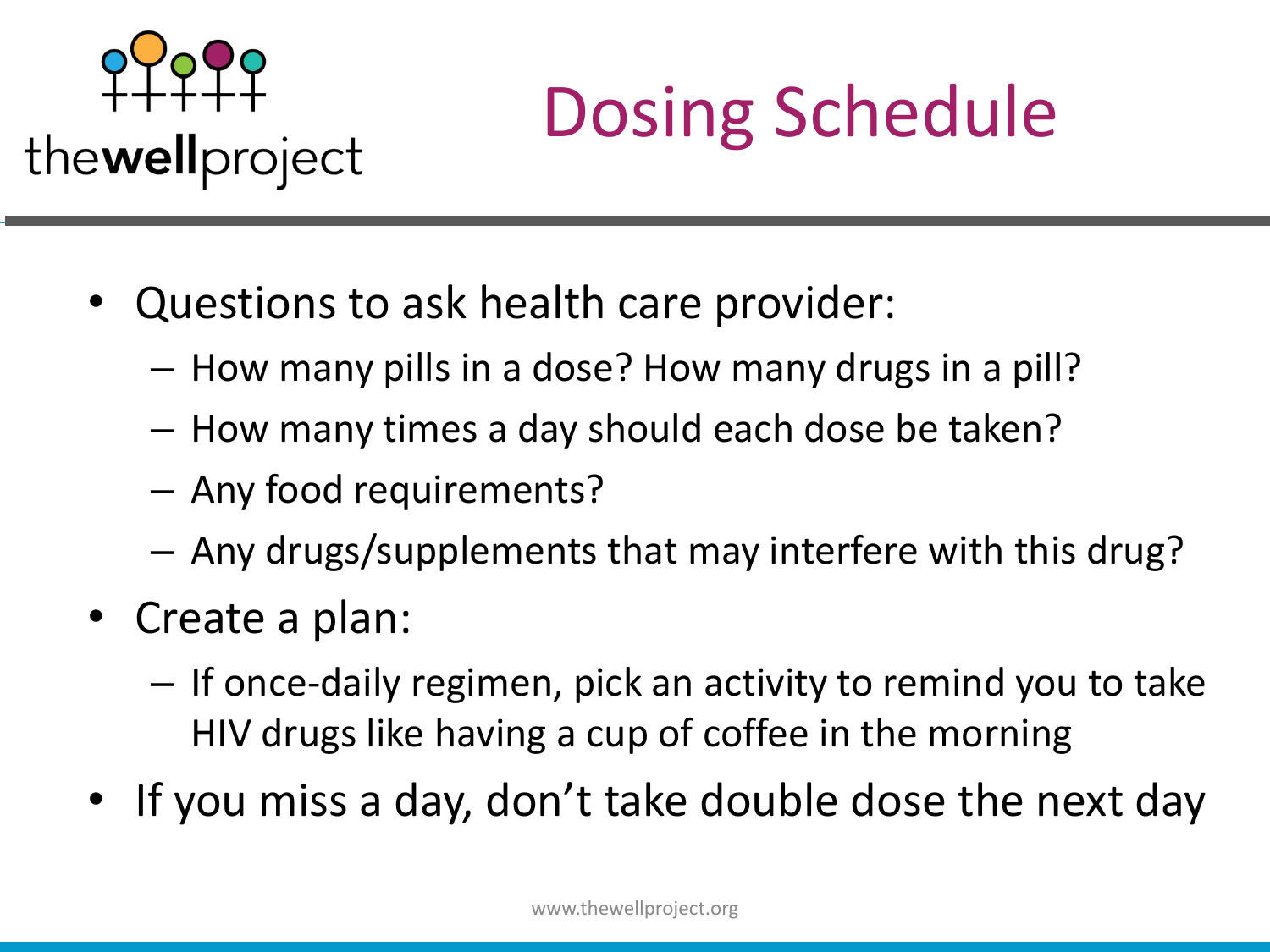

## Dosing Schedule

- If you have children, make sure your pill-taking schedule fits in with their routine, but keep your drugs out of their reach
- Plan for weekends/holidays or trips out of town
- Keep a journal or chart, or use a reminder app on your phone to track how well you are taking your pills
	- Remember that everyone makes mistakes
	- When it happens, start again and commit to staying on track
	- If you start to miss doses regularly, tell your provider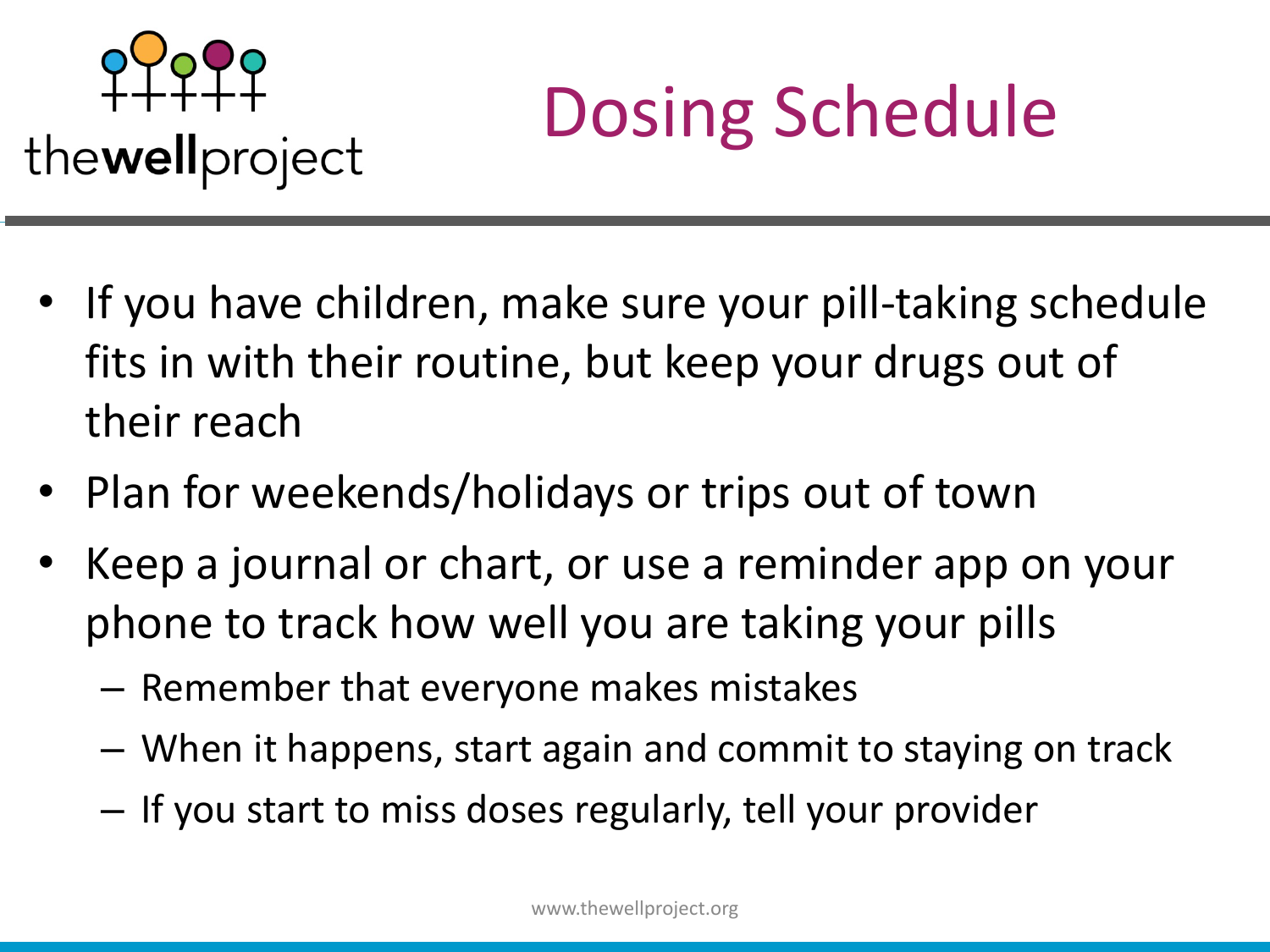

# Taking Your Pills

- If no one knows about your HIV status, you may feel like you have to hide your pill taking
	- Can make it harder to take your drugs
	- If you remove the original labels from pill bottles, re-label them in a way that helps you remember what to take and when to take it
- May be a good time to tell the people close to you about your HIV status
- Not ready? Put your meds in a pillbox and tell people you take vitamins/medicine for another condition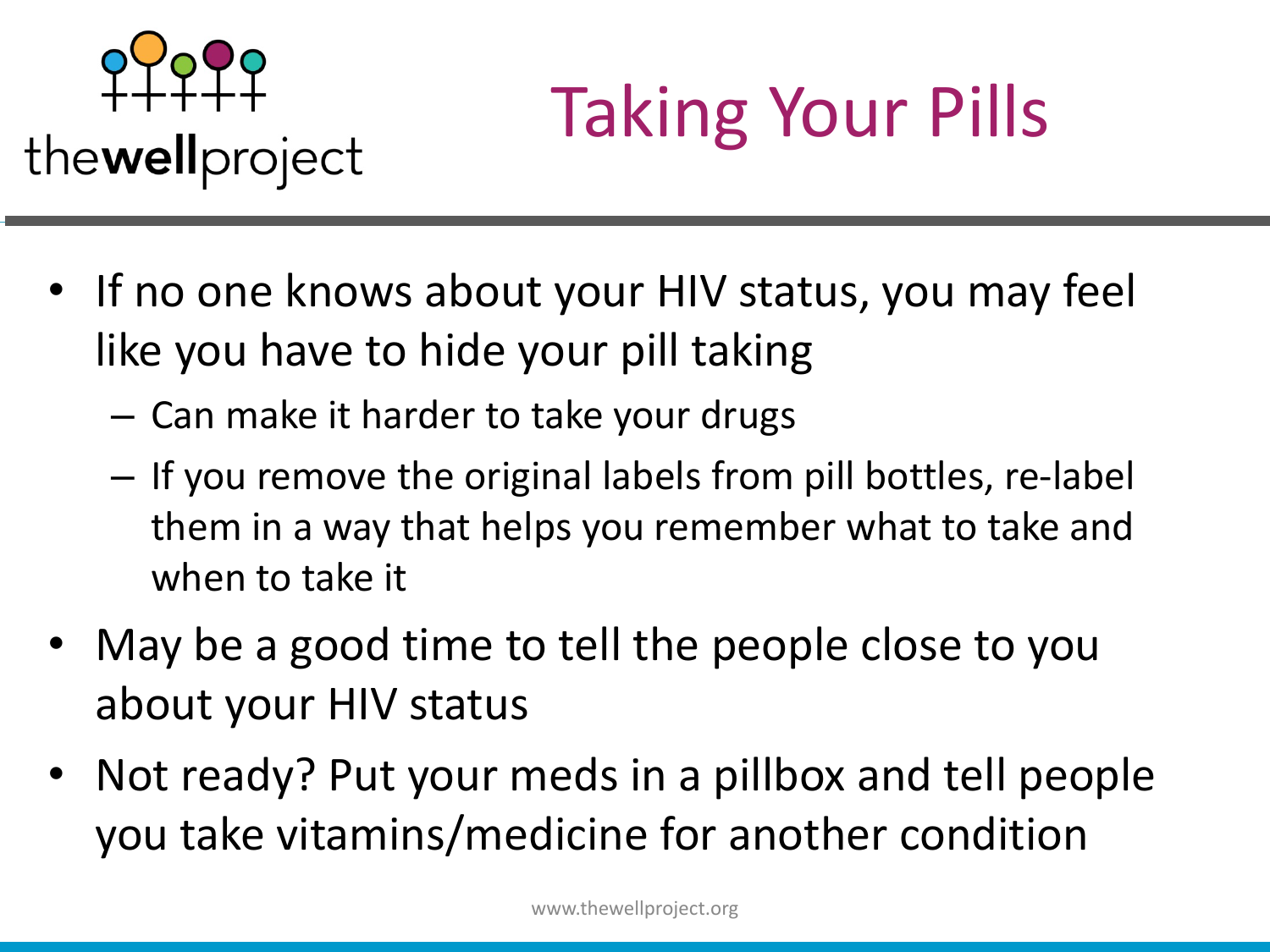



- All HIV drugs have some side effects; *not all people get them*
- Be prepared: Ask your provider about possible shortand long-term side effects and how to manage them
- If you may need medication to manage side effects, have a supply on hand before starting HIV drugs
- If you are having side effects:
	- Don't stop HIV drugs unless your provider tells you to stop
	- But don't "grin and bear it" talk to your provider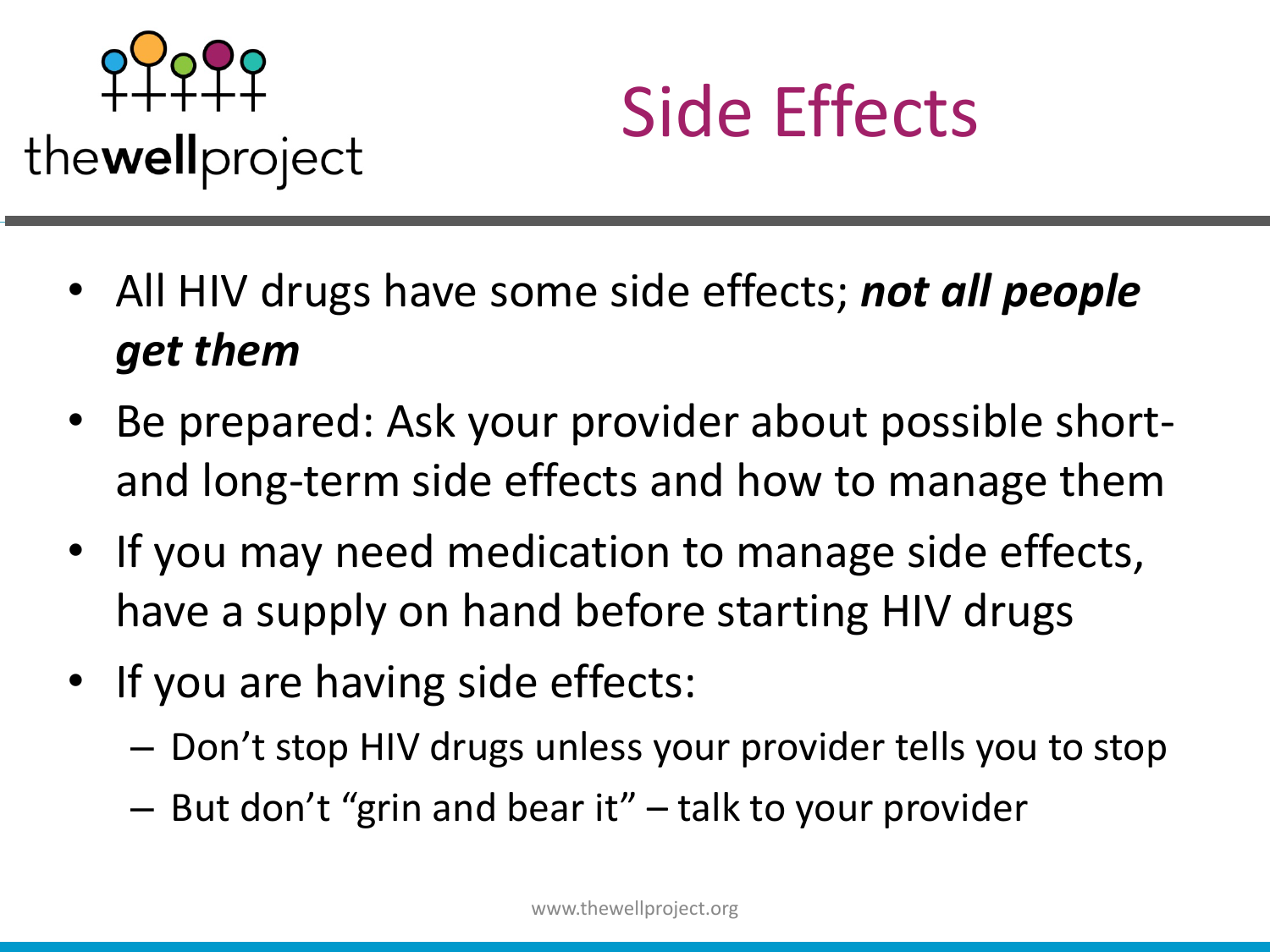

thewellproject

# Putting It All Together

- Believe in your ability to stick with your drug regimen
- Important to discuss with health care provider:
	- Other medications
	- Substance use issues
	- Pregnant or plan to get pregnant
	- Depression, other mental health issues
	- Support system
	- Resistance testing
	- Issues/barriers to taking your drugs on time every day
	- Dosing schedule